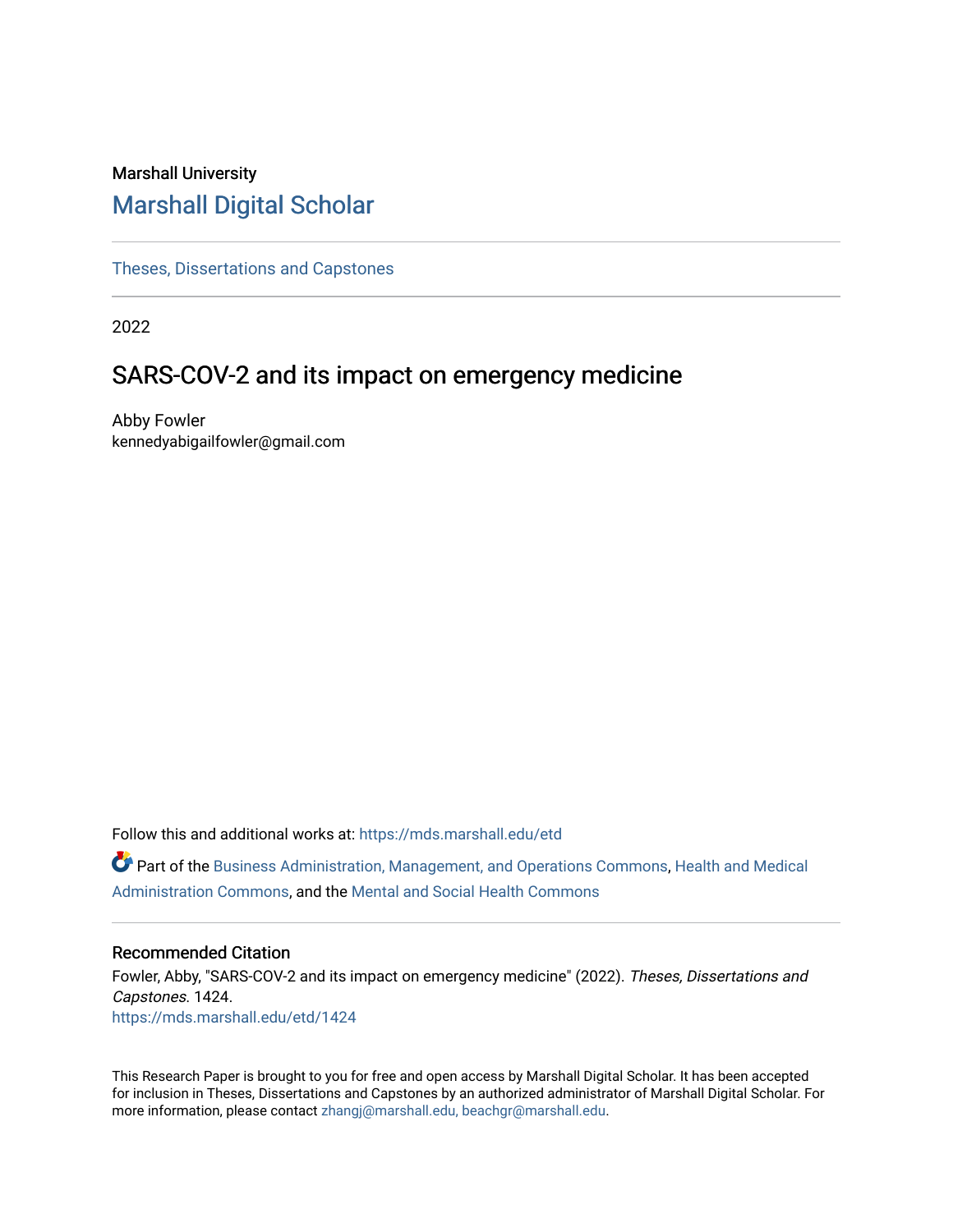## **SARS-COV-2 AND ITS IMPACT ON EMERGENCY MEDICINE**

# ABSTRACT

The SARS-CoV-2 (COVID-19) pandemic impacted hospitals and healthcare workers throughout the world. This research sought to determine how the pandemic affected the mental health of healthcare workers in critical care, primarily because of hospitals' focus on finances instead of healthcare workers' mental well-being. This research included extensive literature review as well as a semi-structured interview with an emergency medicine physician in Ashland, KY, who worked before the COVID-19 pandemic and during the COVID-19 pandemic. It was hypothesized that as hospitals attempted to focus primarily on recovering financial losses incurred from the pandemic, the mental health of clinicians fell through the cracks. Hospitals sustained many financial hardships as they experienced increased rates of emergency department Left Without Being Seen (LWBS), hospital Length of Stay (LOS), overcrowding, and increased rates of ED diversion. There were limitations in this research as the pandemic was relatively new. While these were avoided, there were still several limitations secondary to publication bias, researcher bias, and limited available data. With only one interviewee, opinions were limited, as well. Further research will be necessary to determine future repercussions of the pandemic on healthcare workers' mental well-being.

**Keywords:** Anxiety, Burnout, Depression, Emergency Department (ED), Left Without Being Seen (LWBS), Length of Stay (LOS), Post Traumatic Stress Disorder (PTSD). SARS-CoV-2 (COVID-19).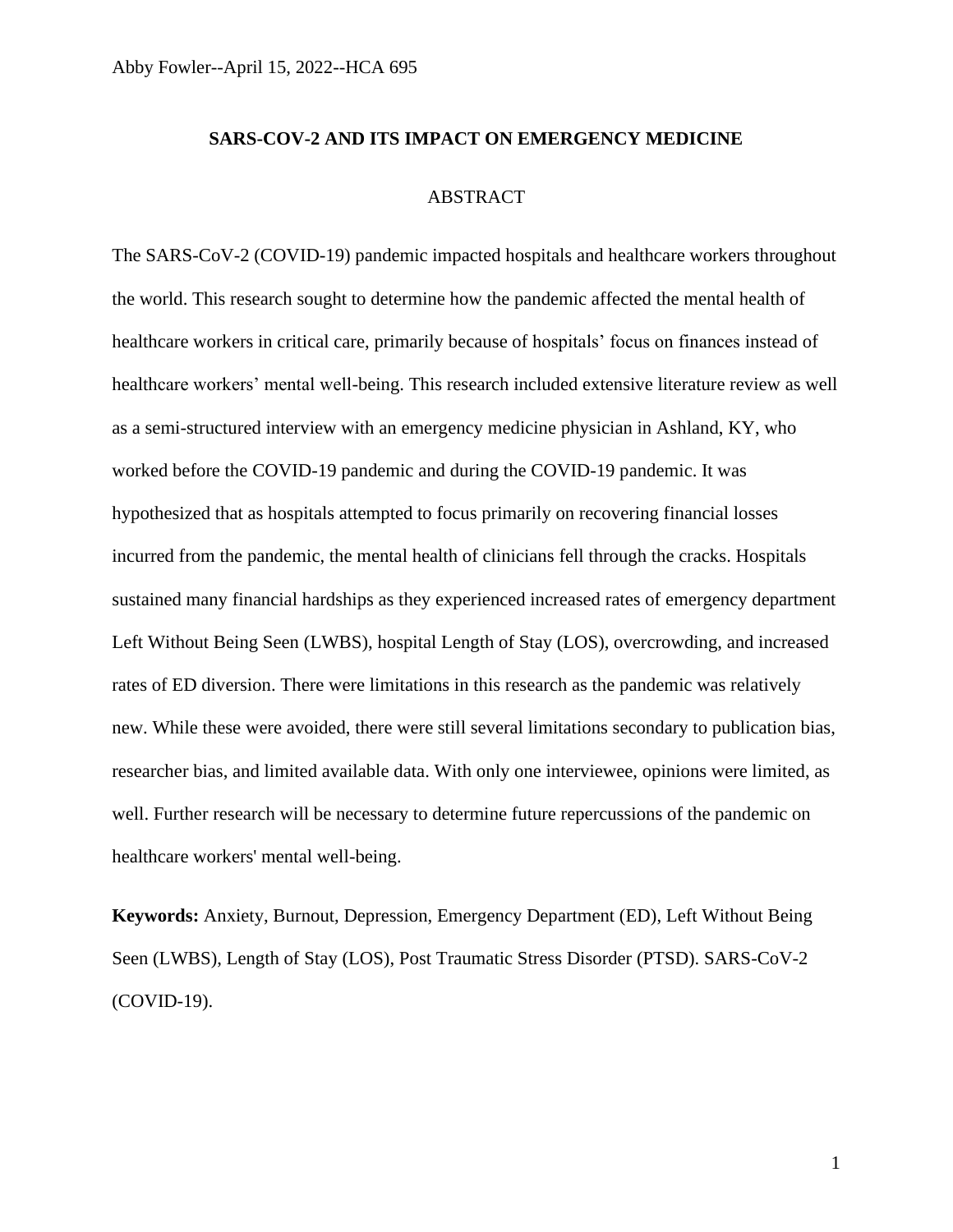#### **INTRODUCTION**

SARS-CoV-2 has impacted Emergency Department (ED) volumes since its introduction to the world in late 2019. (Siegel, Reses, & Cool, 2021)**.** During the initial onset of the SARS-CoV-2 (COVID-19) pandemic, ED visits decreased 49% compared to what visit rates were trending in the month that led up to the outbreak that occurred in the United States (Walker et al., 2020). Another study found that there was 35.2% decrease in ED visits with respect to all 2019 ED rates. (Westgard et al., 2020). While patients avoided the ED for things like strokes, heart attacks, and metabolic emergencies, EDs experienced a disproportionate increase in patients who presented to the ED for potential COVID-19 symptoms such as upper respiratory infections, shortness of breath, and chest pain (Westgard et al., 2020). Many patients deferred acute care during the early stages of the pandemic primarily due to fear of exposure to the virus (Walker et al., 2020). ED volumes shifted drastically just one year after the initial onset of the pandemic with the introduction of new coronavirus variants (Greene, 2021). One of the major variants of this disease was the B.1.617.2 (Delta) variant which correlated within the same time frame of an increased rate of presentation to the ED as well as increased hospital admissions across states of all vaccination status. Additionally, those states that had lower vaccination coverage experienced 3.4 times as many ED visits (Siegel, et al 2021).

One factor of ED financial viability has been due to crowding delays, boarding, and diversions which have increased over the years (Barish, McGauley & Arnold, 2012). For perspective, ED boarding has occurred even prior to the pandemic when critically ill patients who required admission have been held in their ED bed while they waited for a bed to become available upstairs in a unit like medical-surgical or intensive care (Al-Qahtani et al., 2017). Boarding patients in the ED contributed to increased morale amongst inpatient nursing staff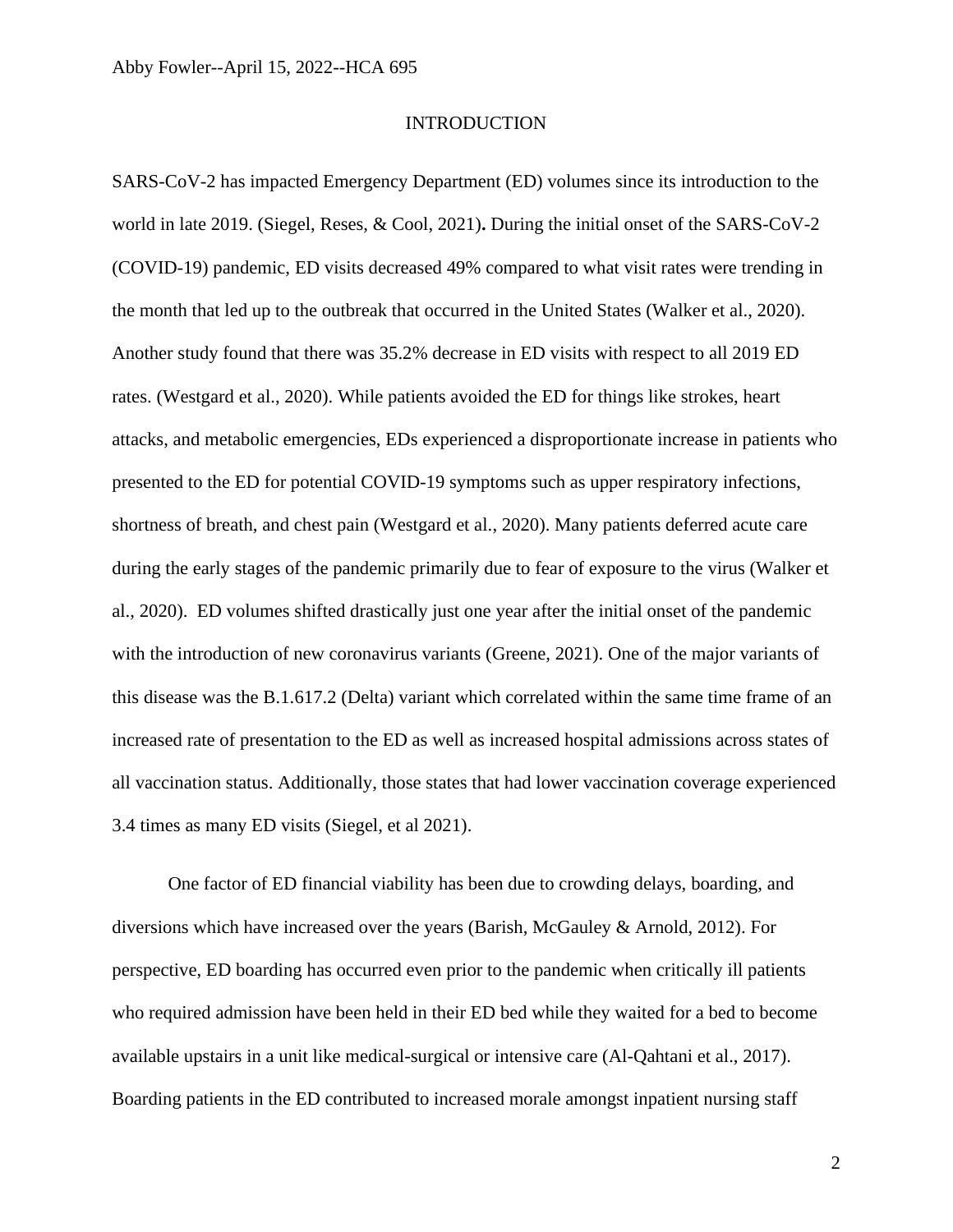because inpatient nurses did not have to be physically present for those admissions as ED nurses often had to care for those who were roomed in the ED (Barish et al., 2012). However, this contributed to worse morale for ED nurses (Barish et al., 2012). Support towards ED nurses rather than inpatient nurses had been correlated with better profits for hospitals (Barish et al., 2012). Increased rates of boarded patients in the ED have resulted in prolonged length of stay (LOS) (Arefian et al., 2016). Prolonged hospitalization has been associated with substantial extra costs for hospitals (Arefian et al., 2016). As of April 2021, one hospital in Michigan noted that their emergency department boarded 40 patients who were waiting for inpatient beds on a regular basis (Greene, 2021).

Hospitals have had to transfer patients to facilities who have required a higher-level-ofcare when the patient had needs identified that could not have been managed in the hospital they originally presented to (Augustine, 2022). In 2019, 4000 patients were transferred to higherlevel-of-care facilities (Augustine, 2022). EDs have classified their departments as this status secondary to COVID-19 cases with hospitalizations on the rise (Joanne, 2021). Diversion status has led to an uptick in the number of patients who Leave Without Being Seen (LWBS) and decreased patient satisfaction (Joanne, 2021). Patients who have been deemed those who leave without being seen, or the LWBS population, were those associated with poor access to timely clinic-based care rather than being a representative of intrinsic operational issues within the EDs themselves (Li et al., 2019). The most significant ED metrics that have been followed in history have been LOS and LWBS (Jenkins et al., 2020). LWBS has been used as an end point for ED operations studies of related endpoints like tMD, the time in which it took a physician to initially evaluate their patient (Jenkins et al., 2020). This LWBS has also been used as a metric by hospitals for physician performance (Li et al., 2019). LWBS has also been a metric of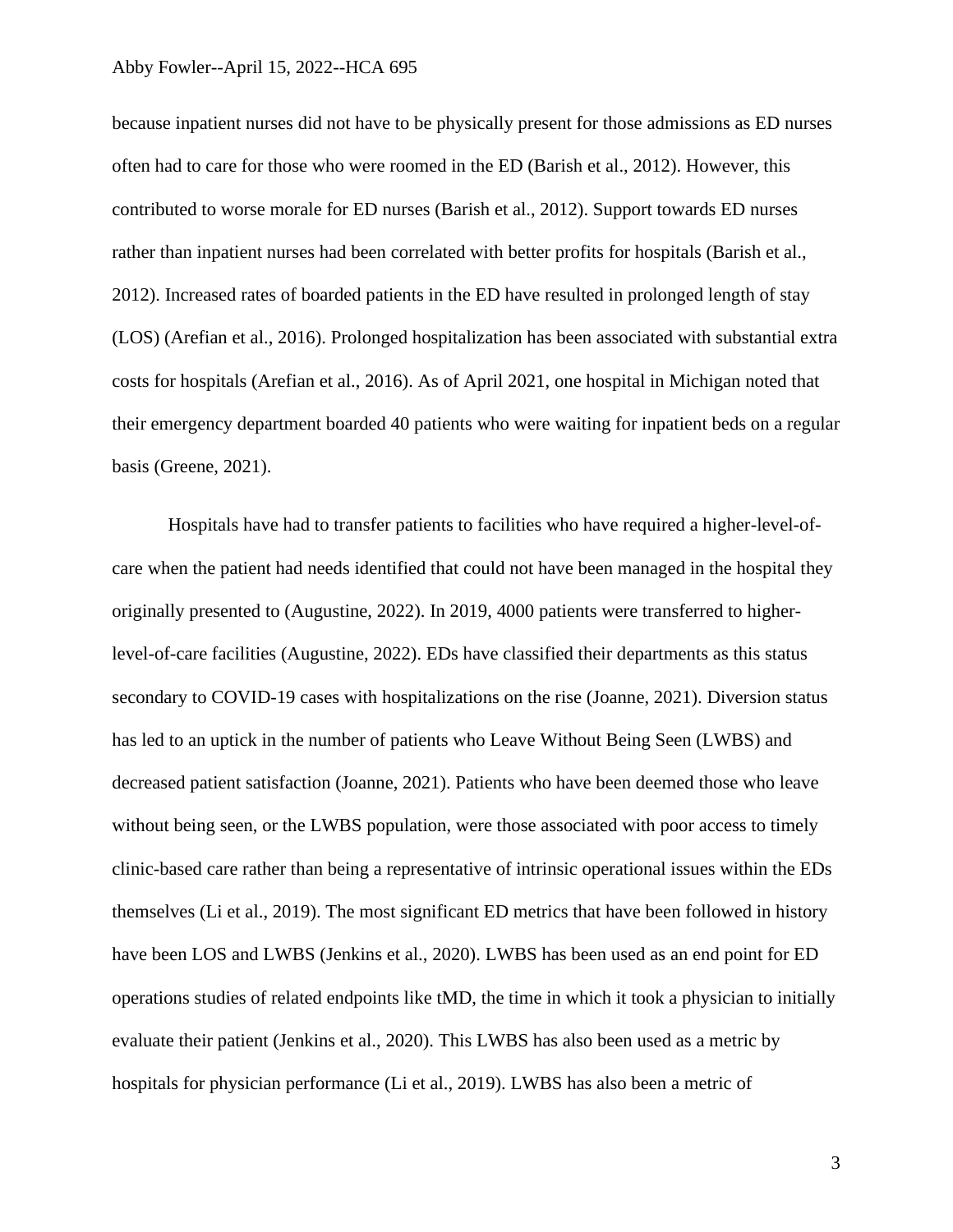importance because patients who have left the ED without being evaluated have been at a potential harm for adverse health events, particularly if they experienced symptoms that considered them an Emergency Severity Index (ESI) of 2 (Ioannides, Blome & Schreyer, 2018). Patients who have LWBS were found to be at higher risk of re-presenting to an ED when compared with patients who completed treatment and were discharged home (Tropea et al., 2012).

First responders and medical practitioners were considered at risk for higher rates of Post-Traumatic Stress Disorder (PTSD), depression, anxiety, moral distress, and burnout (Watson, 2022). Burnout has been a significant issue amongst healthcare workers for years; however, this intensified with the additional stressors associated with the COVID-19 pandemic (Chor et al., 2021). Healthcare providers, especially those who have been involved in the care of COVID-19 patients, have been deemed at-risk for mental health disorders and have considered poor patients as they have often failed to follow up to manage these disorders (Badrfam, Zandifar & Arbabi, 2020). Those individuals who have worked in the ED have had one of the largest incidences of burnout associated with healthcare workers prior to COVID-19, and those who have been based in the ED for extended periods of time have been shown to have moderate-tosevere burnout at 49.3% compared to other staff members as there have been pre-existing high levels of stress associated with ED cases (Chor et al., 2021). The difficulty of conditions for those who have worked during the pandemic included exposures to physical and mental trauma, high work responsibilities, enduring the loss of patients and colleagues, as well as the risk of infection (Badrfam, Zandifar & Arbabi, 2020).

The purpose of this research was to determine how SARS-CoV-2 has impacted the mental health of healthcare workers, particularly in the emergency department.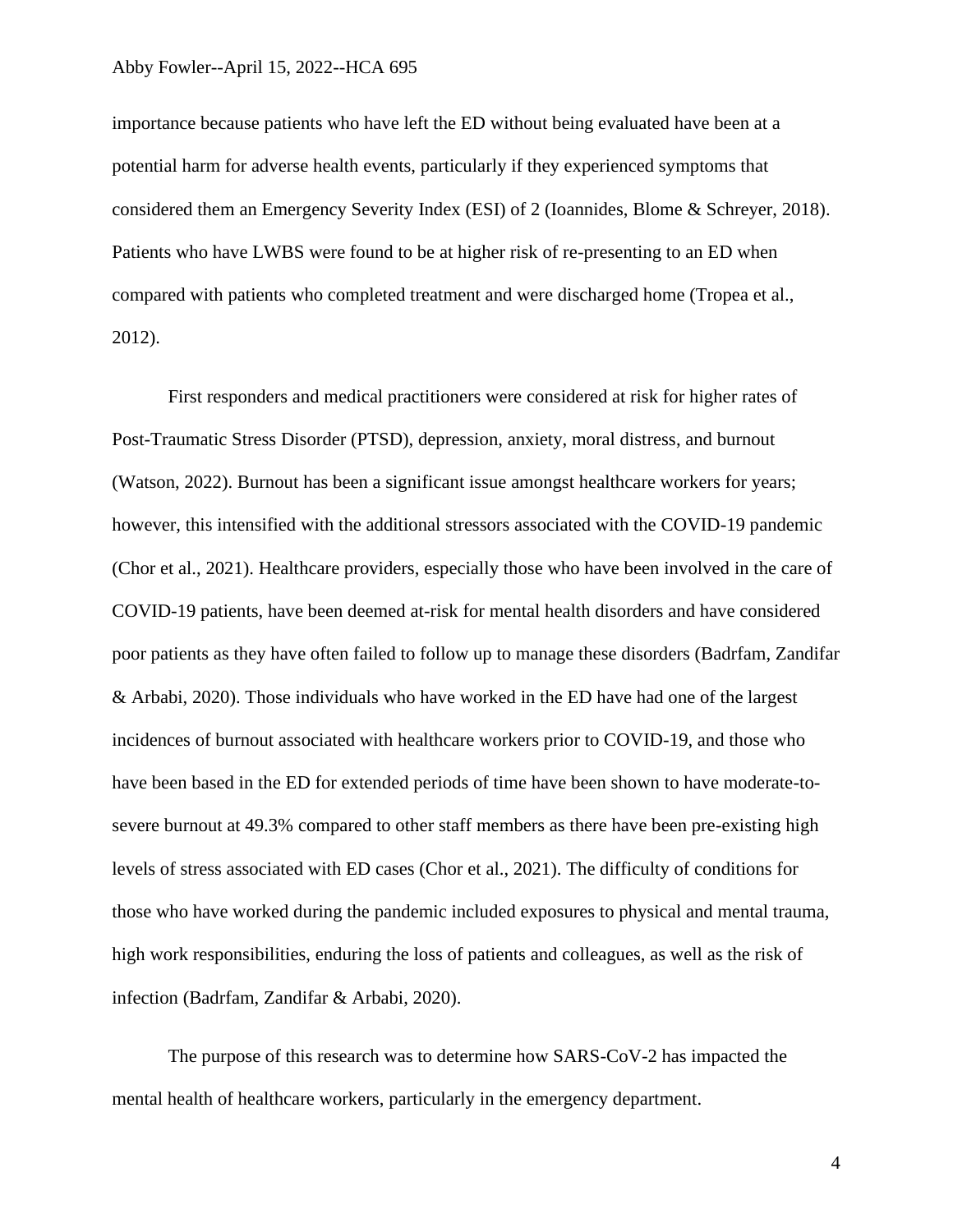## METHODOLOGY

## *Step 1: Research and Literature Identification*

The working hypothesis was that SARS-CoV-2 led to a decrease in psychological well-being of healthcare workers through many factors, those included hospitals' focus upon financial viability, hospital overcrowding with increased LOS, increased rates of burnout, and increased LWBS.

The intended methodology for this qualitative study was two-fold: it included a review of all available literature from the past three years as well complemented with a partially structured interview with an expert in emergency medicine who has practiced prior to and during the SARS-CoV-2 pandemic. The partially structured interview was performed with a board-certified emergency medicine attending physician in-person at King's Daughters Medical Center in Ashland, Kentucky after Internal Review Board approval and informed consent were obtained prior to the conduction of the interview.

Research journals and peer-reviewed articles were reviewed utilizing Summon, PubMed, and ProQuest research databases. Utilization of a filter feature including "peerreviewed" and "scholarly" articles between the years 2012 through 2022 with Open Access status was utilized on Summon. The Google Scholar search engine was utilized when researching further due to a lack of relevant sources within our preferred time frame on Marshall University's Summon. "Peer-reviewed" was removed later in the search as peerreviewed studies would not have been able to exist for very recent data.

*Step 2: Literature Analysis and Inclusion Criteria*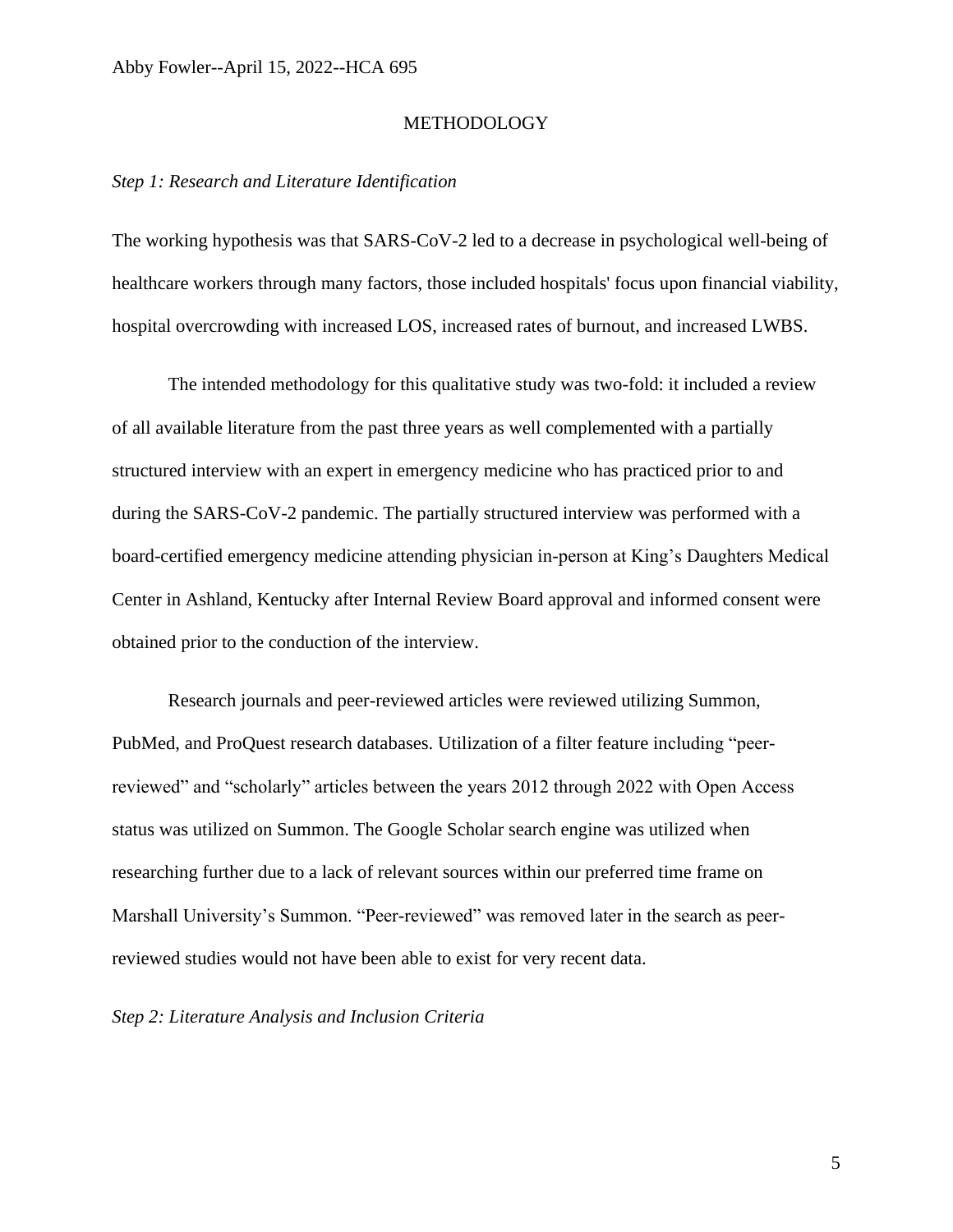Key words used in this search included: 'SARS-CoV-2' OR 'COVID-19' AND 'ED LWBS' AND 'PTSD 'OR 'Burnout' AND Diversion' OR 'Boarding' OR 'LOS'. The articles reviewed were limited to the English language and were published from the years of 2012- 2022. The information gained from these journal articles, blogs, and websites were used as the sources of primary and secondary materials. Following the review of relevant abstracts, appropriate articles and text were used for the reporting of data, as shown in the PRISMA diagram. The search identified 91 relevant citations and articles that were excluded  $(N=60)$  if they did not meet inclusion principles. Articles, journals, and books were included  $(N=31)$  if they included information relevant to ED statistics related to COVID-19. These 31 references were subject to full-text review, and these 31 citations were included in the data abstraction and analysis. 16 references were included within the results section.

This search was completed by AF and validated by AC who acted as the second reviewer and determined if references met inclusion criteria. Figure 2 outlined the conceptual framework for this research: SARS-CoV-2 and its impact on hospital metrics had a decrease in the mental well-being of healthcare workers.

# RESULTS

# *ED Volumes and Length of Stay*

Reflection of ED volume depletion during the initial stages of the pandemic in the US were found at a hospital in Arizona from March 2020 to June 2020 as they had a reduction in ED volume by 25.33% (Lee, Santarelli & Ashurst, 2021). It was also reported that ED transfers requiring a higher level of care decreased 21.44% in the early stages as well (Lee et al , 2021). ED volumes increased through July 2020 and plateaued in August, approximately 15% below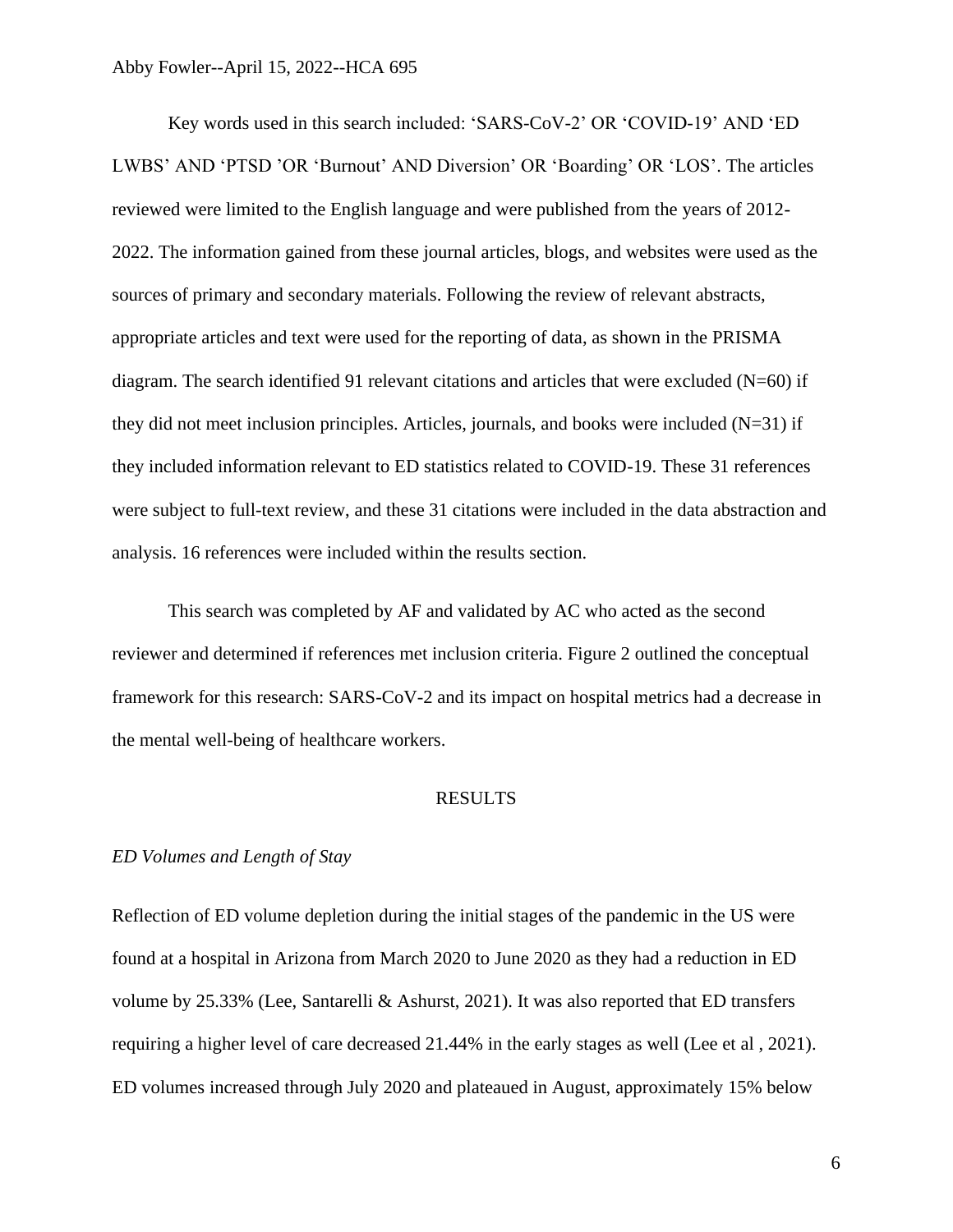times prior to the pandemic (Adjemian et al., 2021). These authors argued that wider access to health messages, triage helped lines, and virtual visits could have assisted those who were determining whether they required emergency care, i.e., when they may have wanted to avoid an unnecessary ED presentation (Adjemian et al., 2021).

Overcrowding in EDs has shown to have a detrimental effect on patient morbidity and mortality in multiple patient groups, and it has also been expensive (Lucero et al., 2021). LOS was found to be 10.3% higher during the COVID-19 pandemic (Lucero et al., 2021). Retrospective analyses were performed from 56 different EDs across the US during the COVID-19 period of March 1, 2020, and December 2020 and it was determined that the length of stay increased geometric mean of 28 minutes for admitted patients when compared to that of prepandemic years (Lucero et al., 2021).

LOS had been an important indicator of the efficiency of a hospital even before the COVID-19 pandemic (Baek et al., 2018). Shorter hospital stays have reduced the burden of medical procedures/care, increased bed turnover rate, decreased risks of hospital acquired infections, and increased the profit margin of hospitals which are all reasons why administrators have focused on this metric more than others (Baek et al., 2018). One literature review found that when hospitals decreased their average LOS, they had decreased costs per patient care, increased capacity with higher bed turnover, and reduced process defects and safety concerns (Hwang, Hwang & Hong, 2014). Across 45 studies, patients who contracted COVID-19 were found to have the longest LOS in China than anywhere else during the initial period of the COVID-19 pandemic: median LOS ranged from 4 days up to 53 days in China and 4 to 21 outside of China (Rees et al., 2020). In figure 3, a systematic review of hospital LOS based on discharge status of patients at the beginning of the pandemic was summarized in a table with data ranging from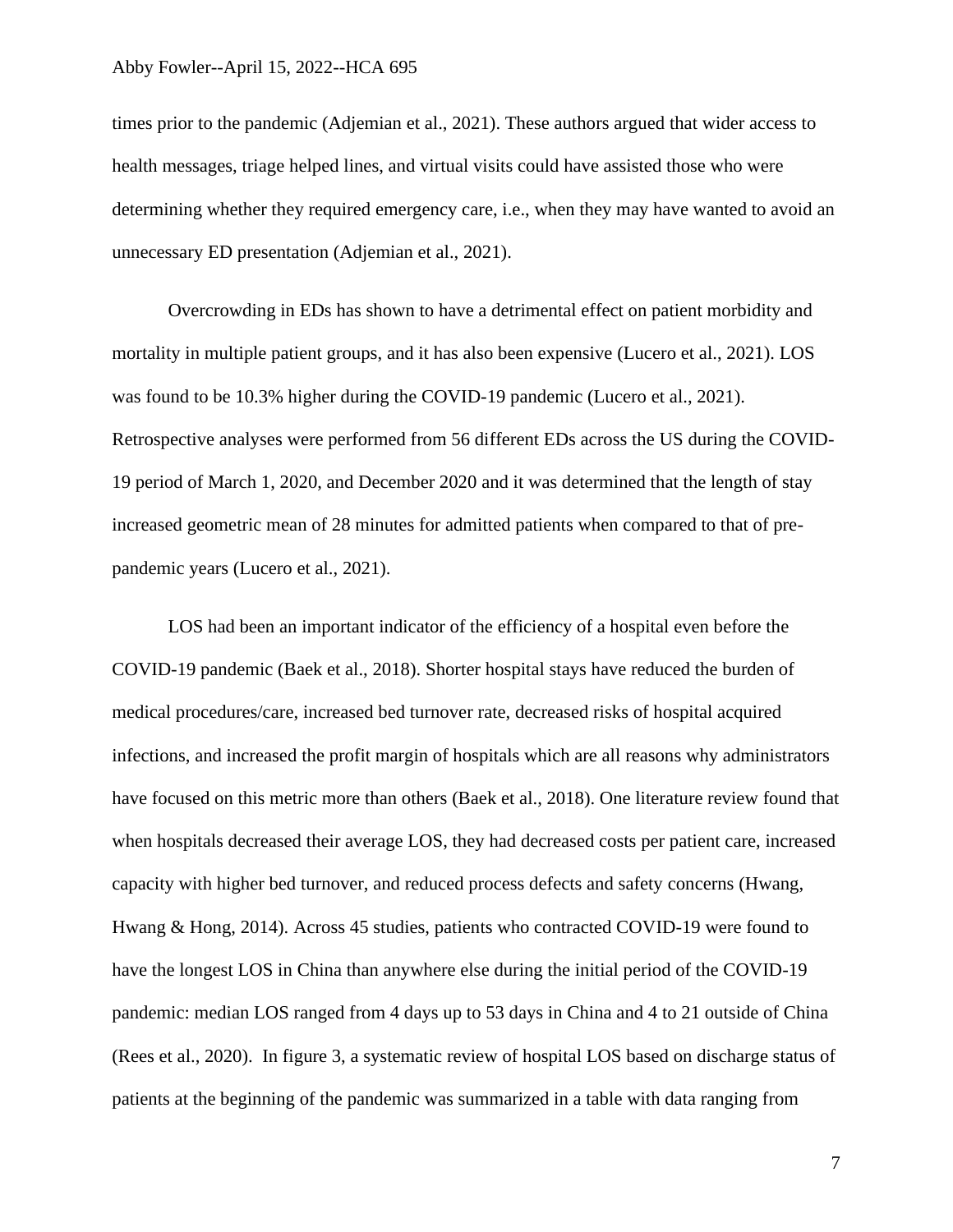December 2019 when the virus originated up to March 2020 (Rees et al., 2020). It was also reported by these researchers that ICU LOS median values ranged from 6 to 12 days within China as well as 4 to 19 days outside of China (Rees et al., 2020).

Data on hospitalization length was then investigated at the other major epicenters of the COVID-19 pandemic: Italy, Germany, and the United States (Jamshidi et al., 2021). The United States experienced longer LOS periods, 2 to 10, than that of Italy, 1 to 6, and more than that of Germany, 5 to 19 days (Jamshidi et al., 2021). There was a negative association between LOS and case fatality rates as Germany, the United States, and Italy were found to have case-fatality rates of 0.047, 0.057, and 0.143% respectively which indicated that the LOS was introduced as a measure that scaled the success of how countries fought the pandemic (Jamshidi et al., 2021).

## *Implications on Mental Health and COVID-19 for Healthcare Workers*

Healthcare workers have been deemed to have an increased risk of adverse mental health outcomes during the COVID-19 pandemic (Hennein, Mew & Lowe, 2021). As of the start of the pandemic, nurses, and advanced practice providers such as Nurse Practitioners (NPs) and Physician Associates (PAs) have experienced COVID-19 related psychological distress over other healthcare workers (Shechter et al., 2020).

All faculty, staff, and post-doctoral fellows of a university hospital in tandem with its medical school were invited to fill out a study on mental health outcomes associated with COVID-19 during April 2020 (Evanoff et al., 2020). Of the 5550 respondents to this survey, among all workers, anxiety, depression, and high exhaustion were independently correlated with community exposure or clinical exposure to COVID-19 (Evanoff et al., 2020). Those who were younger than the age of 40 and had a greater number of stressors in their home were associated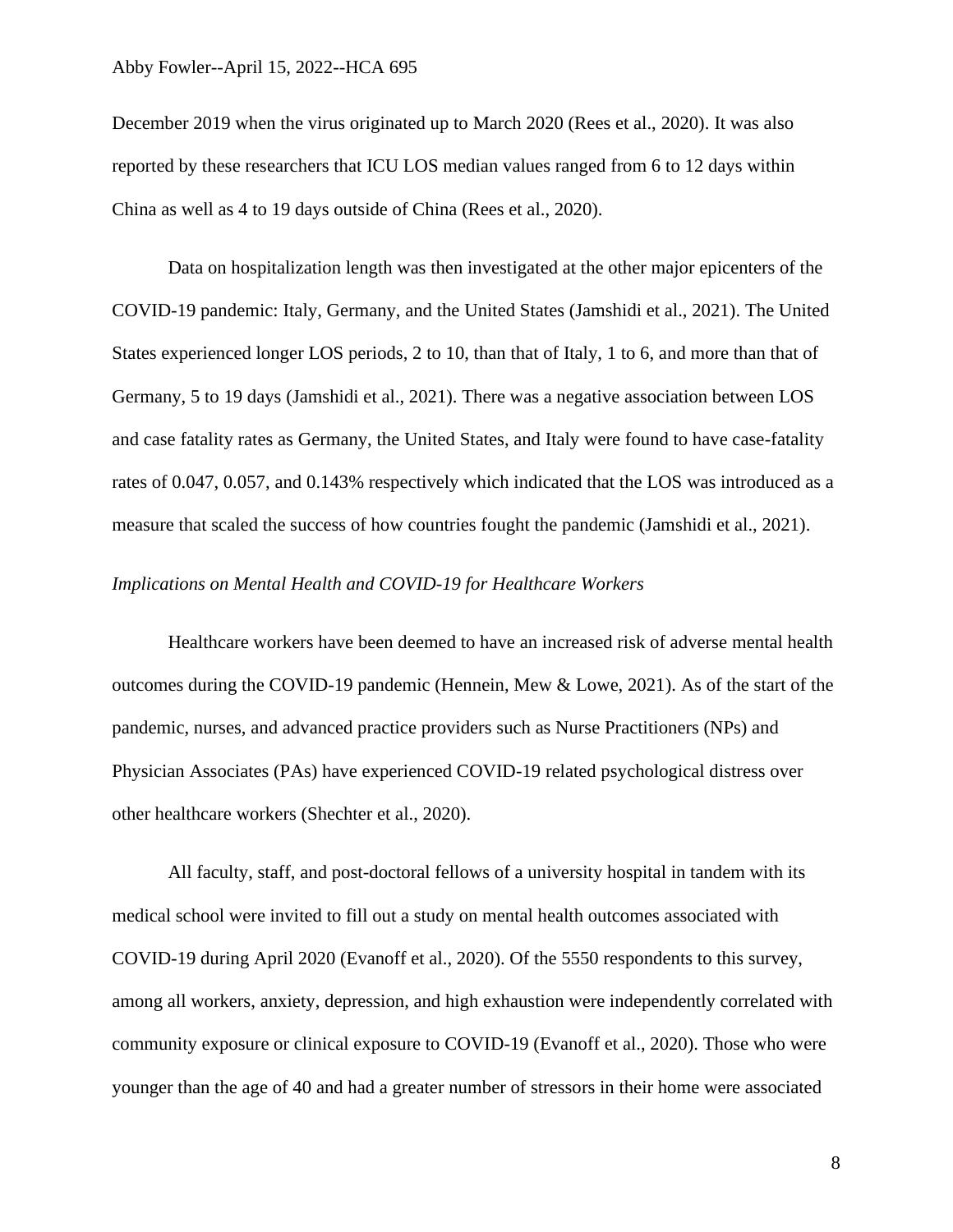with much more adverse outcomes (Evanoff et al., 2020). This survey determined that the pandemic has had a negative impact on the mental health and general wellbeing of clinical employees and that increased support from supervisors as well as, if possible, decreased unnecessary exposure to COVID-19 could have been considered modifiable risk factors that protected healthcare workers (Evanoff et al., 2020). A Social Support Rating Scale (SSRS), Connor-Davidson Resilience scale (CD-RISC) and Symptom Checklist 90 (SCL-90) were deployed to 1,472 healthcare workers in China during the peak period of COVID-19 and found that individuals who were able to deal with significant adversity and recovered quickly were those who were younger (Hou et al., 2020).

A cross sectional study performed on 1,092 healthcare workers across the United States in May 2020 found a prevalence of probable or likelihood of development of the following mental health disorders, major depression, PTSD, generalized anxiety disorder, and alcohol use disorder to be 13.9%, 22.8%, 15.6%, and 42.8% respectively (Hennein, Mew & Lowe, 2021). Further, in just the United States, prevalence of disadvantageous psychological outcomes included moderate to high levels or depression and anxiety seen in a survey of 5,550 healthcare workers at 15.9% and 13.0% respectively (Hennein, Mew & Lowe, 2021). In another study conducted in Asia, those clinicians who have been directly on the frontlines handling high-risk patients as the first point-of-contact are most vulnerable to suffering the psychological ramifications of an outbreak as rates of depression, anxiety, stress, and PTSD symptoms were found to be 27.5%, 34.3%, 12.2%, and 16.2% respectively (Rao et al., 2021). This study found that those healthcare workers who were at an increased risk for poorer mental health outcomes included females, nursing aides, as well as those individuals who lived with elderly relatives (Rao et al., 2021). Those individuals who were Malay were found to be at higher risk for anxiety,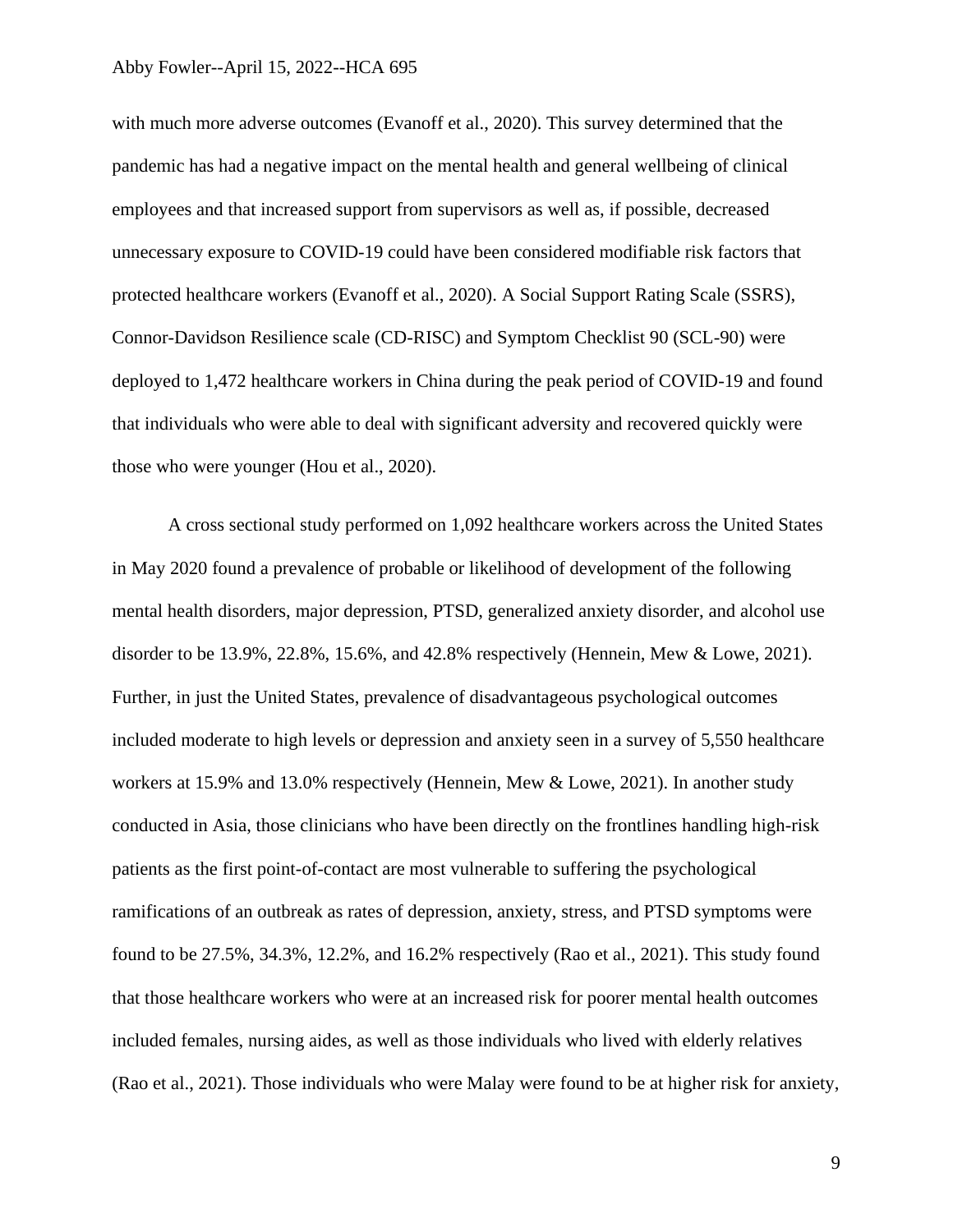stress, and PTSD than those they were compared to in China and the Philippines (Rao et al., 2021).

At baseline, 50% of physicians were faced with burnout even before the pandemic (Santarone, McKenney & Elkbuli, 2020). A study of over 2000 healthcare workers found that, in turn, 40% have experienced burnout symptoms, and 78% of them have experienced anxiety during the COVID-19 surges associated with variants (Dopelt et al., 2021). Healthcare workers who have directly cared for COVID-19 patients have been shown to have double the risk of having experienced anxiety and depression symptoms than those who did not care for COVID-19 patients (Dopelt et al., 2021). In pre-pandemic times, physicians coped with difficult cases or the pressure of their career by having spent time with friends and family, but that was eliminated by the pandemic (Santarone et al., 2020).

# DISCUSSION

## *Summary and Practical Implications*

This research sought to determine the ways in which healthcare workers' psychological wellbeing decreased because of the COVID-19 pandemic. Mental health of healthcare employees had been at least concerning prior to the pandemic, but it was certainly exacerbated afterward. As hospitals faced great financial hardship secondary to increased LWBS and LOS, the focus seemed to be on financial viability as opposed to prioritizing the psychological states of clinicians. The hypothesis of this research was anecdotally supported in the interview and mostly supported through the data, but further research is necessary to determine exact correlations for ED healthcare workers specifically. In the future, it will be vital for administrators to prioritize the mental health of their employees.

*Semi-Structured Interview Opinions*